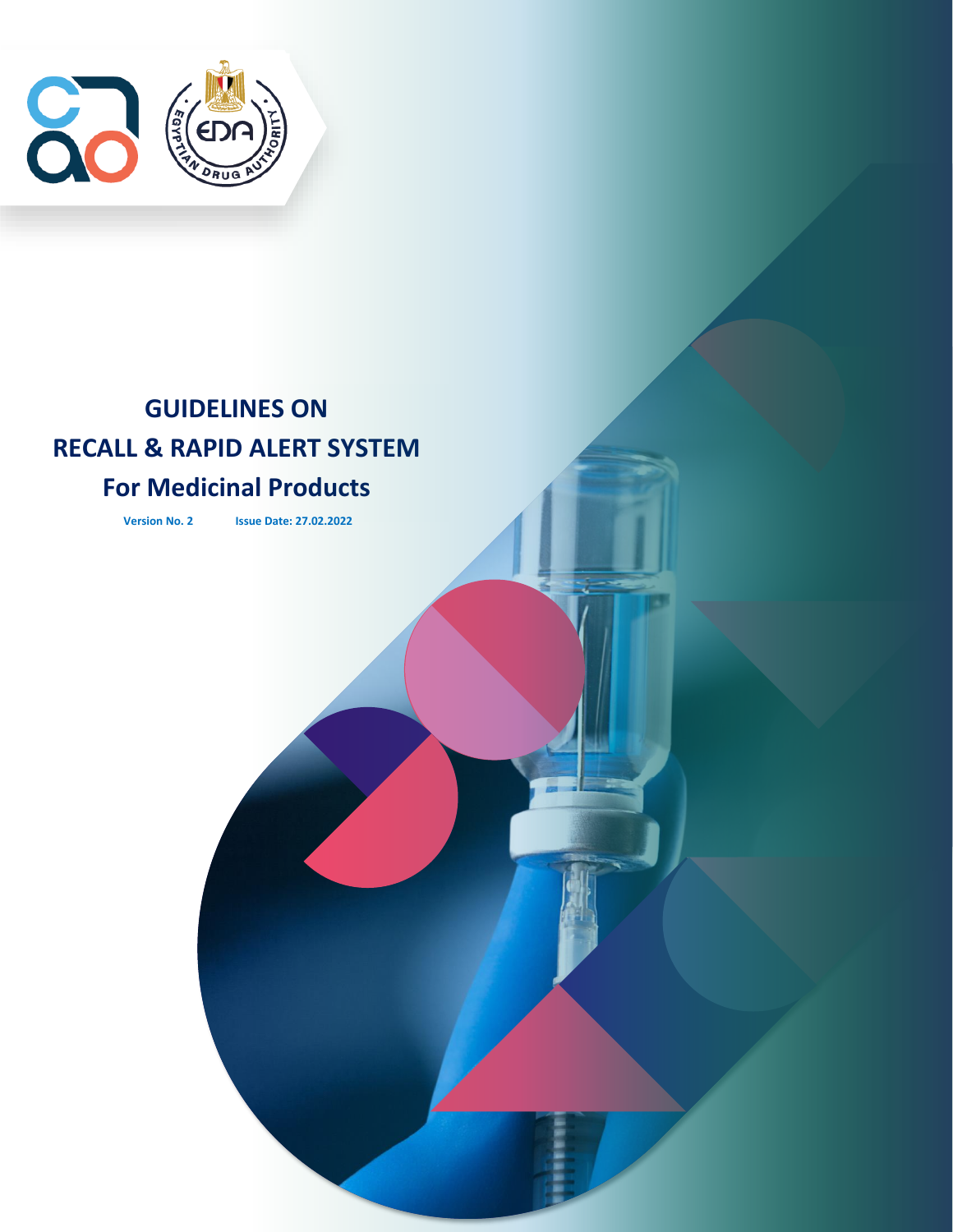

Guideline

## **TABLE OF CONTENTS**

| $\neq$                  | <b>Content</b>                                                   | Page           |
|-------------------------|------------------------------------------------------------------|----------------|
| $\mathbf{1}$            | <b>Introduction</b>                                              | 3              |
| $\overline{2}$          | <b>Background</b>                                                | 3              |
| $\overline{\mathbf{3}}$ | <b>Scope</b>                                                     | 4              |
| 4                       | <b>Definitions</b>                                               | 4              |
| 5                       | <b>Recall Action Classification</b>                              | 6              |
| 6                       | <b>Level of Recall</b>                                           | 6              |
| $\overline{\mathbf{z}}$ | <b>Phases of Recall</b>                                          | $\overline{7}$ |
| 8                       | <b>Initiation of Recall</b>                                      | 8              |
| 8.1                     | <b>Voluntary Recall</b>                                          | 8              |
| 8.2                     | <b>Statutory Recall</b>                                          | 9              |
| 8.2.1                   | <b>Factors affecting the Statutory Recall</b>                    | 11             |
| 9                       | <b>Rapid Alert System</b>                                        | 12             |
| 9.1                     | <b>Criteria for Rapid Alert Notification</b>                     | 12             |
| 9.2                     | <b>Criteria for Recall Letter/Rapid Alert Notice Publication</b> | 14             |
| 10                      | <b>Implementation of recall</b>                                  | 15             |
| 10.1                    | <b>Stepwise Recall Procedure</b>                                 | 15             |
| 11                      | <b>Review Phase</b>                                              | 17             |
| 11.1                    | <b>Follow-up by the Drug Authority</b>                           | 17             |
| 11.2                    | Follow-up by product licensee                                    | 18             |
| 11.2.1                  | Follow-up in case of class II recalls                            | 19             |
| 11.2.2                  | Follow-up in case of class I recalls                             | 20             |
| 12                      | <b>Appeals</b>                                                   | 20             |
| 13                      | <b>References</b>                                                | 21             |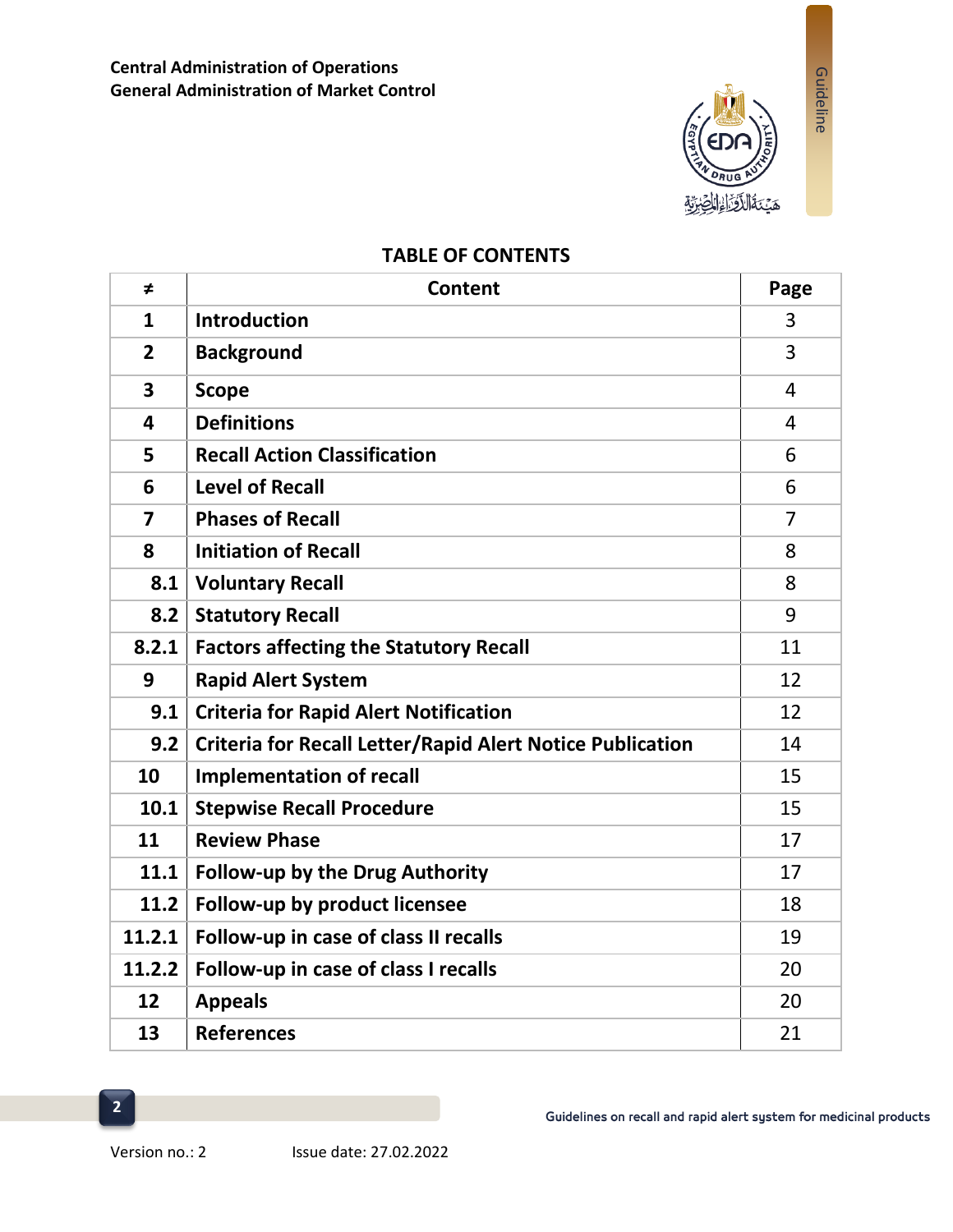

Guideline

#### **1. Introduction**

A recall is an action taken to withdraw/remove a drug from distribution or use including corrective actions for which deficiencies in quality, efficacy or safety have been reported. Quality-related defective products include substandard, adulterated or counterfeit medicinal product. Recalls regarding safety and efficacy include serious adverse reactions and death. The recalls also include medicinal products prohibited under the Pharmacy Profession Law, as well as products whose licenses have been suspended / revoked. The recall applies to all pharmaceuticals, including medicines, biological preparations, cosmetics, and medical supplies.

The rapid alert system is the actions taken in the event of warnings, the urgency and seriousness of which does not allow any delay in the alert. An assessment should be made of the severity of the defect and its potential to cause harm to the patient.

#### **2. Background**

According to the law 151 for year 2019 law establishing the Egyptian drug authority EDA's objective is to regulate, implement and supervise the quality, efficacy, and safety of medical products. EDA regulate and supervise the production and circulation of medical products and devices and raw materials stipulated under this law, and verify its quality, efficacy, and safety within and outside the republic in the context of regulating Egyptian products and its representation aboard. EDA Set the rules and procedures that regulate the processes of import, export, registration, pricing, circulation, supervision and inspection of medical products and devices subject to this law and raw materials used in its manufacture, through coordination with relevant entities and in accordance with international standards.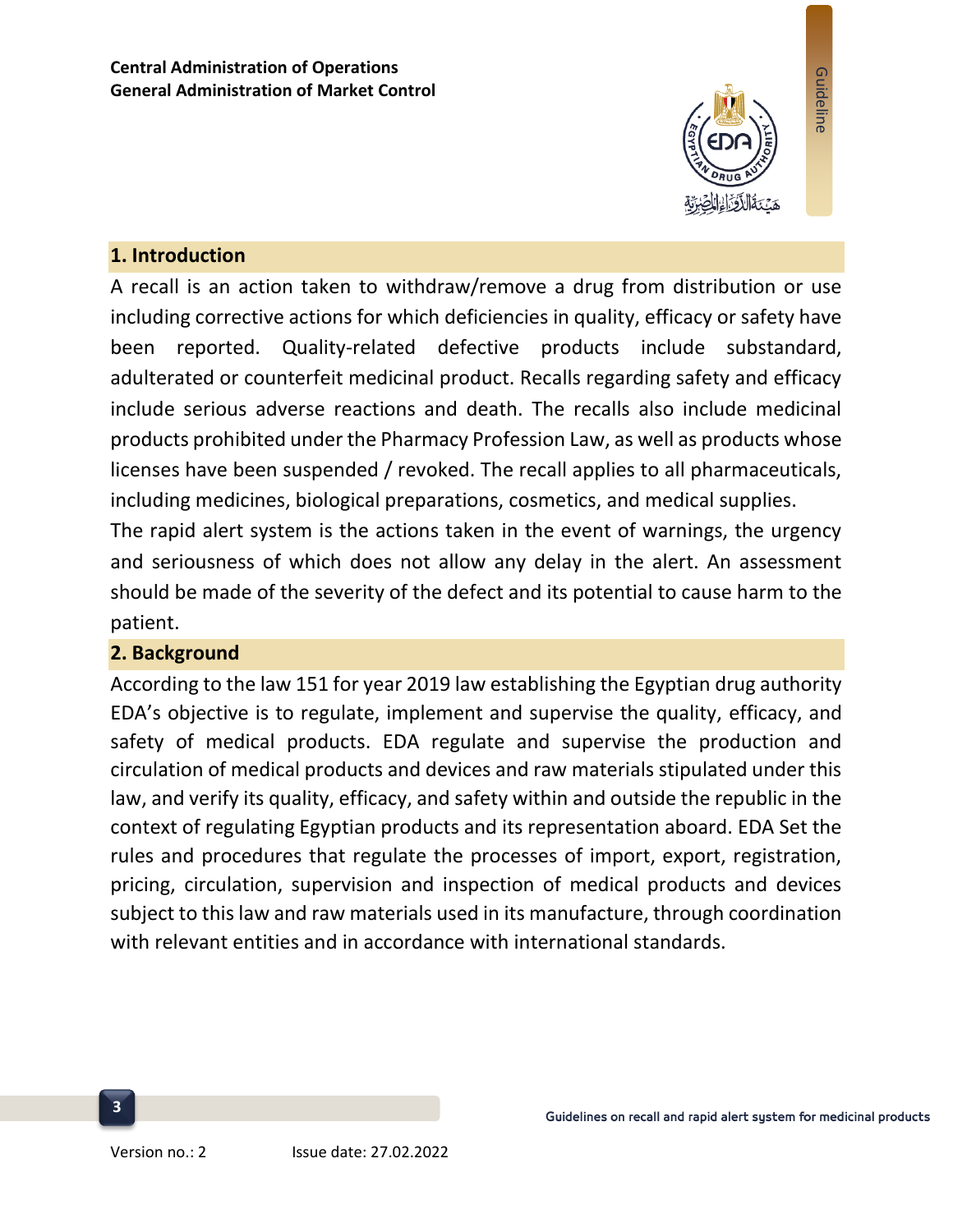

Guideline

#### **3. Scope**

This guideline applies to all reports of defective product quality and all safety and efficacy incidents reported and received for all medications including vaccines and biologics. This guideline is followed by licensees (manufacturers, importers, agents, distributors, retailers) and recall can be voluntary or statutory. This guideline can be applied by other agencies in the event that urgent action is needed to protect public health or animal health. This guideline will assist in the adoption of the stepwise actions to be followed in the recall strategy also help in assessing recall at each level and compliance with the time frame.

This guideline is mainly applied on the distributed and marketed batches and incase of the non-conformity of batches that has not been marketed no need for the issuing of recall.

### **4. Definitions**

- **Recall:** Removal of marketed products for reasons of lack of quality, safety, or efficacy, including labeling that is against the law.
- **Batch (es) recall:** The process of removing the selected lot(s) from a product that is found to be defective and poses health risks to consumers if left in the market.
- **Batch:** A specific amount of material produced in a process or series of processes that is expected to be homogeneous within certain limits.
- **Customer:** Any person, institution or entity that purchases / receives goods from the company for storage, distribution and sale.
- **Voluntary Recall:** Recall initiated by a Licensee as a result of an abnormal observation in the quality of any product during a periodic (internal/external) review or investigation of a market complaint or any other failure.
- **Statutory Recall:** A recall directed by drug control authorities after verification that a product is in violation of the laws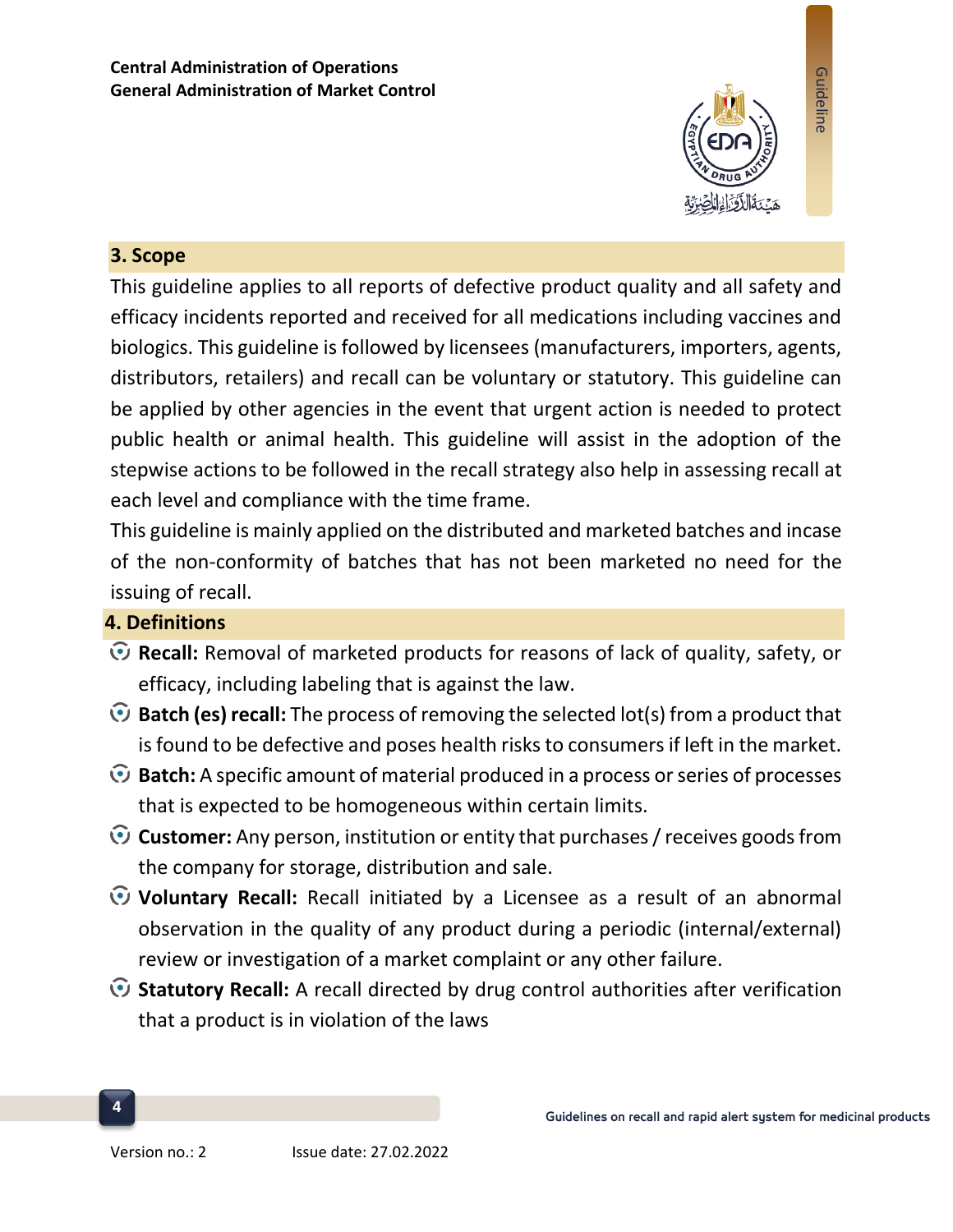

- **Recall letter**: a document issued by the EDA stating the withdrawal of marketed products as a result of lack of quality, safety, or efficacy, including labeling that is against the law directed to all the relevant stakeholders as well as the public.
- **Alert notice letter**: a document issued by the EDA stating the alerting of the entire rapid alert contact list of the presence of counterfeited product as well as the public.
- **Rapid alert contact list:** it is contact list of the entire stakeholders and other relevant organizations Contact details include telephone and fax numbers, electronic mail address, who should be notified in case of the presence of SF product.
- **Rapid alert system:** procedures done by EDA for rapid notification of the licensee, manufacturers, the entire stakeholders, other relevant organizations and the public in case of issuance of recall letter/rapid alert notice letter for substandard/falsified respectively that could affect the public health
- **The entire amount of the non-conforming product**: the product that has been detected in the market and still available at the time of recall letter issuance at the supply through evaluating the effectiveness of the recall according to the data of the distributed quantities by the licensee or manufacturers of the recalled product, the quantities that has not been distributed by the licensee, manufacturers, the quantities that has not been distributed by the entire stakeholders and the quantities distributed by the entire stakeholders.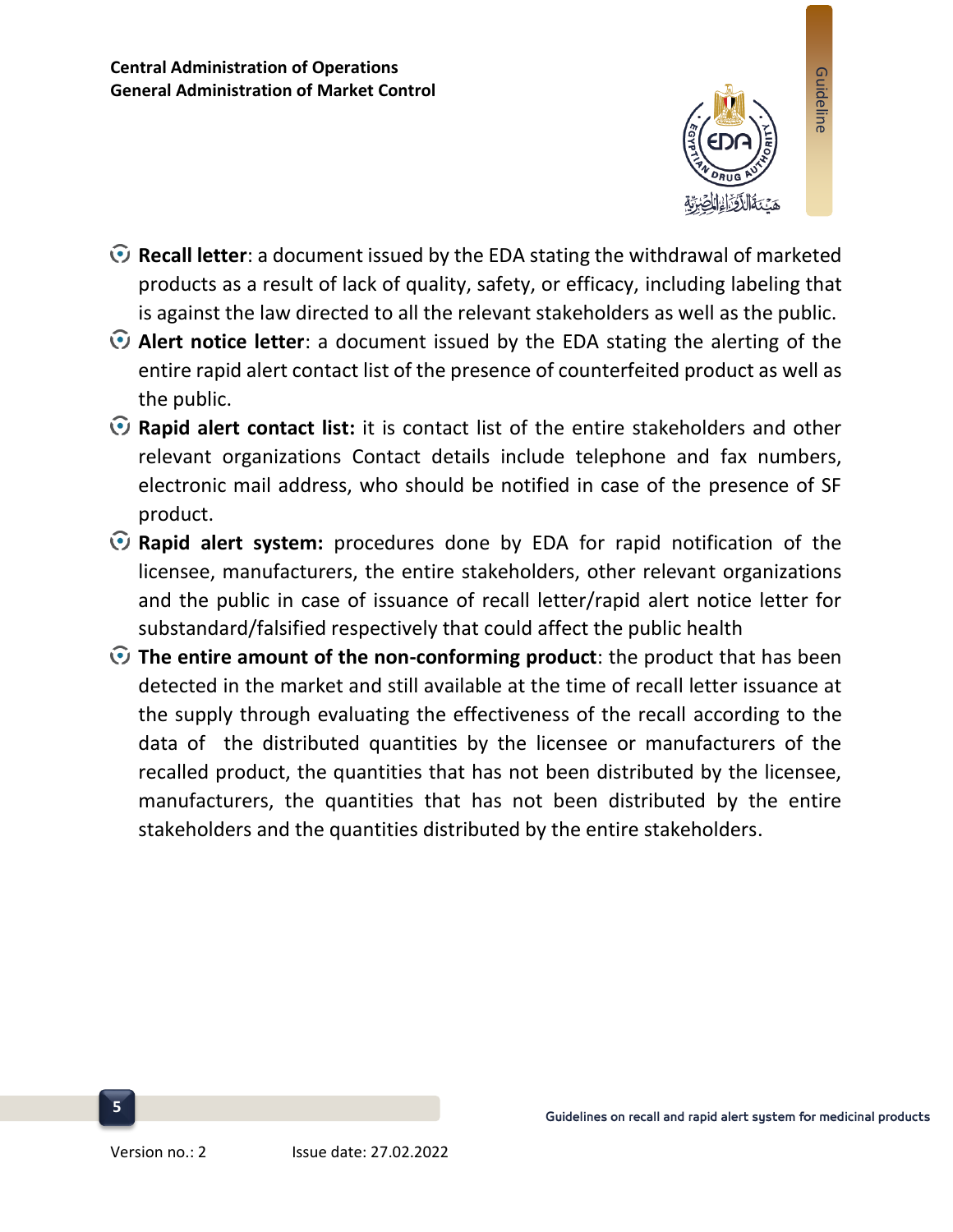

## **5. RECALL ACTION CLASSIFICATION**

Recall classification assigned to a particular product recall that indicates the relative degree of health hazard by country regulatory authorities.

**Class I:** A dangerous or defective product that can cause serious health problems or lead to death.

For instance:

- $\odot$  Microbial contamination of sterile injectable or ophthalmic product
- $\odot$  Correct product but wrong strength, with serious medical consequences
- $\odot$  Chemical contamination with serious medical consequences
- **Class II:** A product that may cause a temporary health problem or pose a minor threat of a serious nature.

For instance:

- Mislabeling, e.g., wrong or missing text or figures
- $\odot$  Missing or incorrect information (leaflets or inserts)
- **Class III:** A product that is not likely to cause a health problem but violates labeling or manufacturing laws and guidelines.

### **6. LEVELS OF RECALL ACTION**

The level (or depth) of product/lotion recall should be determined based on the redemption classification and the level to which it was distributed.

There are three levels of recovery:

#### **Consumer or user level**:

Individual consumers, patients, doctors and hospitals.

#### **Retail level:**

**6**

Call to the level immediately preceding the consumer or user level. It includes pharmacies and hospital pharmacies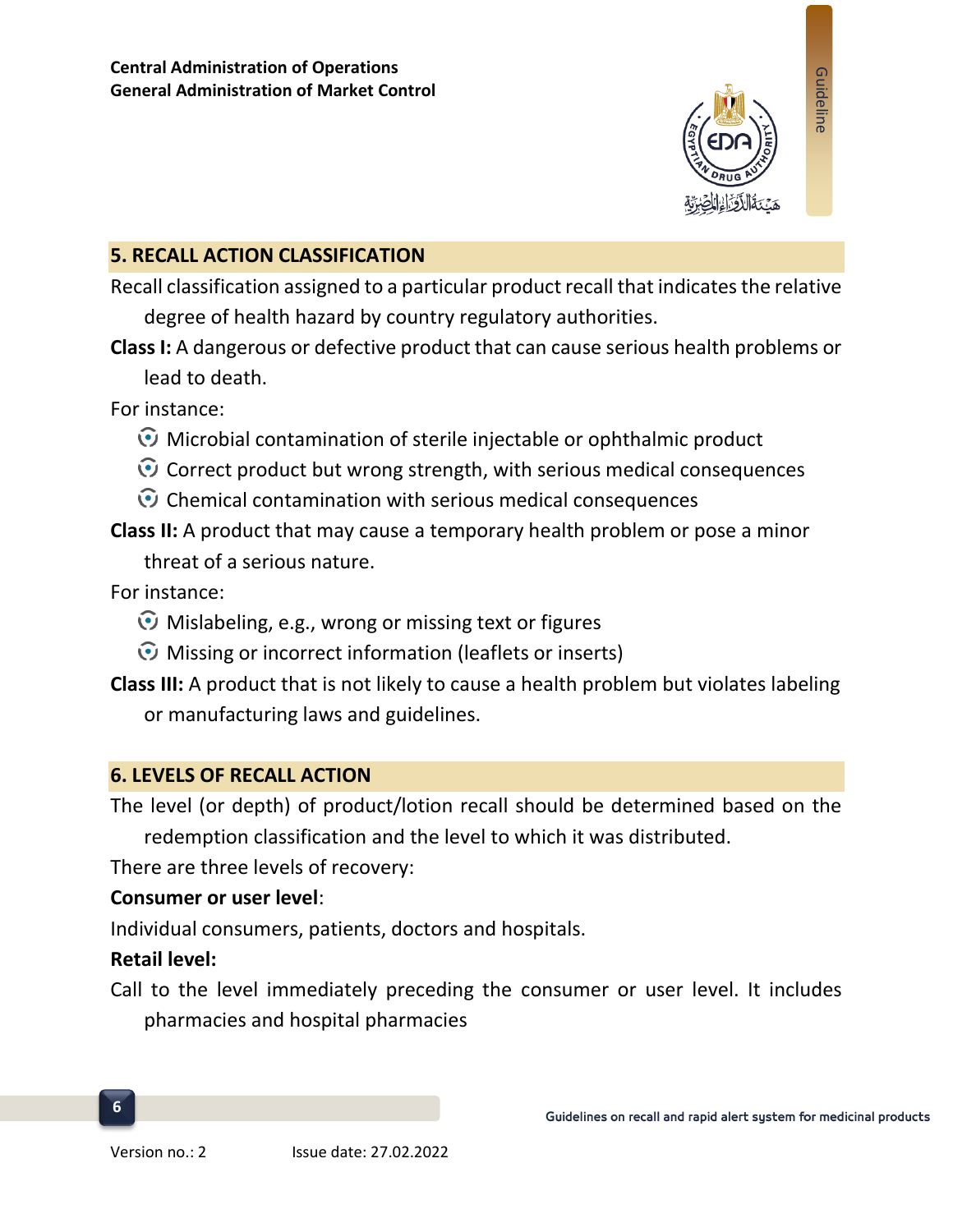

### **Distributor level:**

All levels of distribution between manufacturer and retailer.

All invocations must be executed from

**Class I** to distributor, retail and consumer levels. In such cases, public advertising should be done using media, electronic, newspapers, television, and radio etc., In addition to obligating the distribution companies to print the recalled item on their sales invoices.

**Class II** to distributor and retail levels.

**Class III** to distributor levels.

## **7. Phases of Recall**

## **The Recall Action Process involves the following phases of activity**

- An initiation phase when problem identification, risk assessment, the decision on whether to recall, and the planning for the recall action occurs.
- An implementation phase when the recall action notice is issued by the sponsor and the requested recall action is undertaken.
- A review phase when monitoring and review of the effectiveness of the recall action is undertaken by the sponsor with oversight by authority.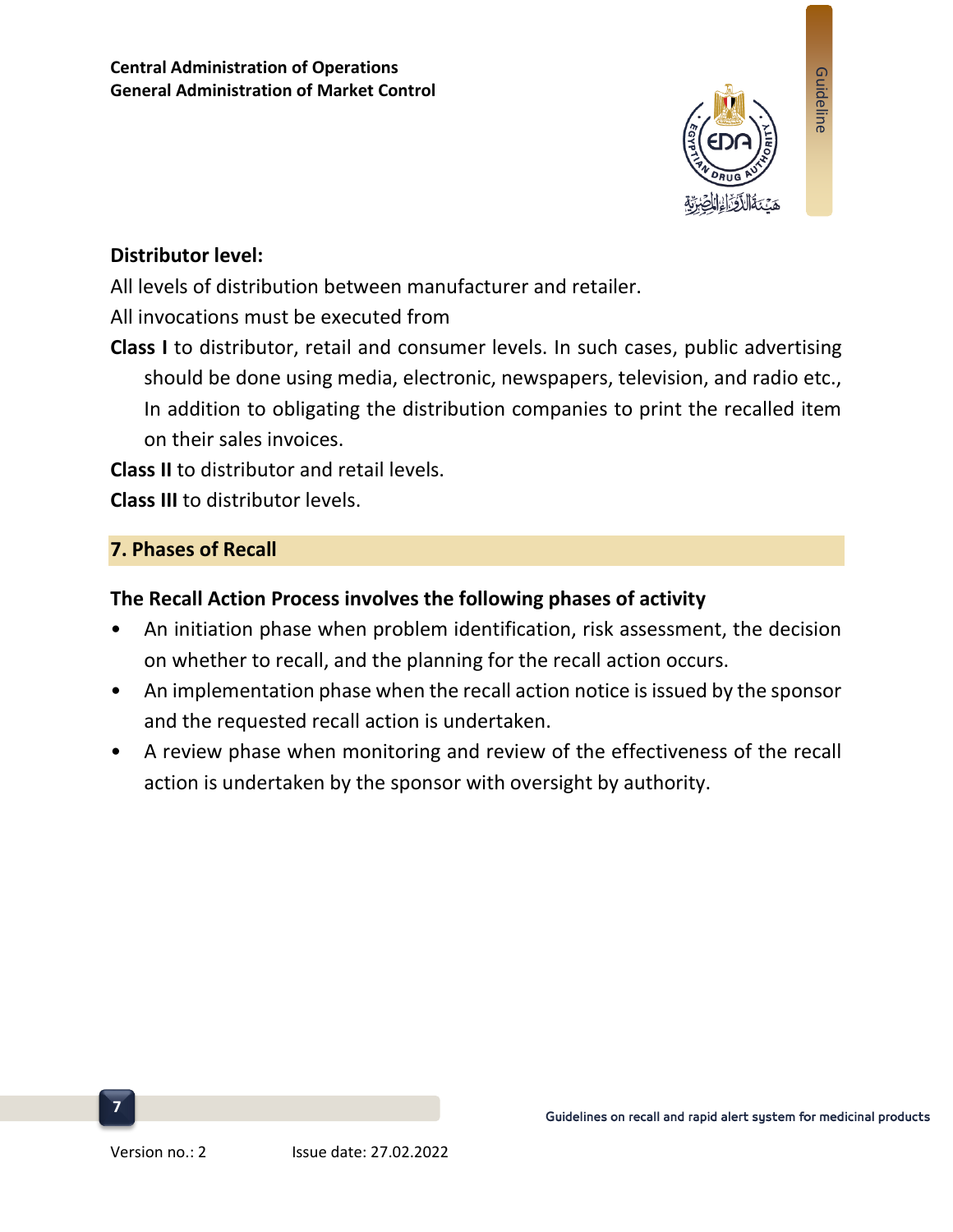

Guideline

## **8. Initiation of recall**

Any batch of the product that does not meet the specified quality standards must be withdrawn from the market. The recall can be of two types: Voluntary recall and statutory recall.

#### **8.1 Voluntary recall**

- Manufacturer or importer may voluntarily initiate a recall at any time. Initiation of a recall means a recalling firm's first communication about a voluntary recall, to its direct accounts or to the public. Authority may conduct informal discussions with a manufacturer or distributor that include voluntary recall as an option.
- The manufacturer or importer of a medicinal product shall provide the Authority with the following: -
- (a) product name and generic name, dosage form, strength, batch or lot number, pack size, the name and address of the manufacturer, manufacturing date and expiry date;
- (b) The reason for the recall, the nature of the defectiveness or possible defectiveness, the date on and circumstances under which the defects or possible defects were discovered;
- (c) The date on which distribution of the product began;
- (d) area of distribution of the product.
- (e) List of customers to whom product was distributed; and
- The manufacturer or importer of a medicinal product should provide the authority with the plan of recall and the timeframe for the recall that is proportional to the class of recall
- The manufacturer or importer of a medicinal product shall submit to the Authority a weekly progress report of recall and the final report after completion of a recall which includes reconciliation between delivered and recovered quantities of the product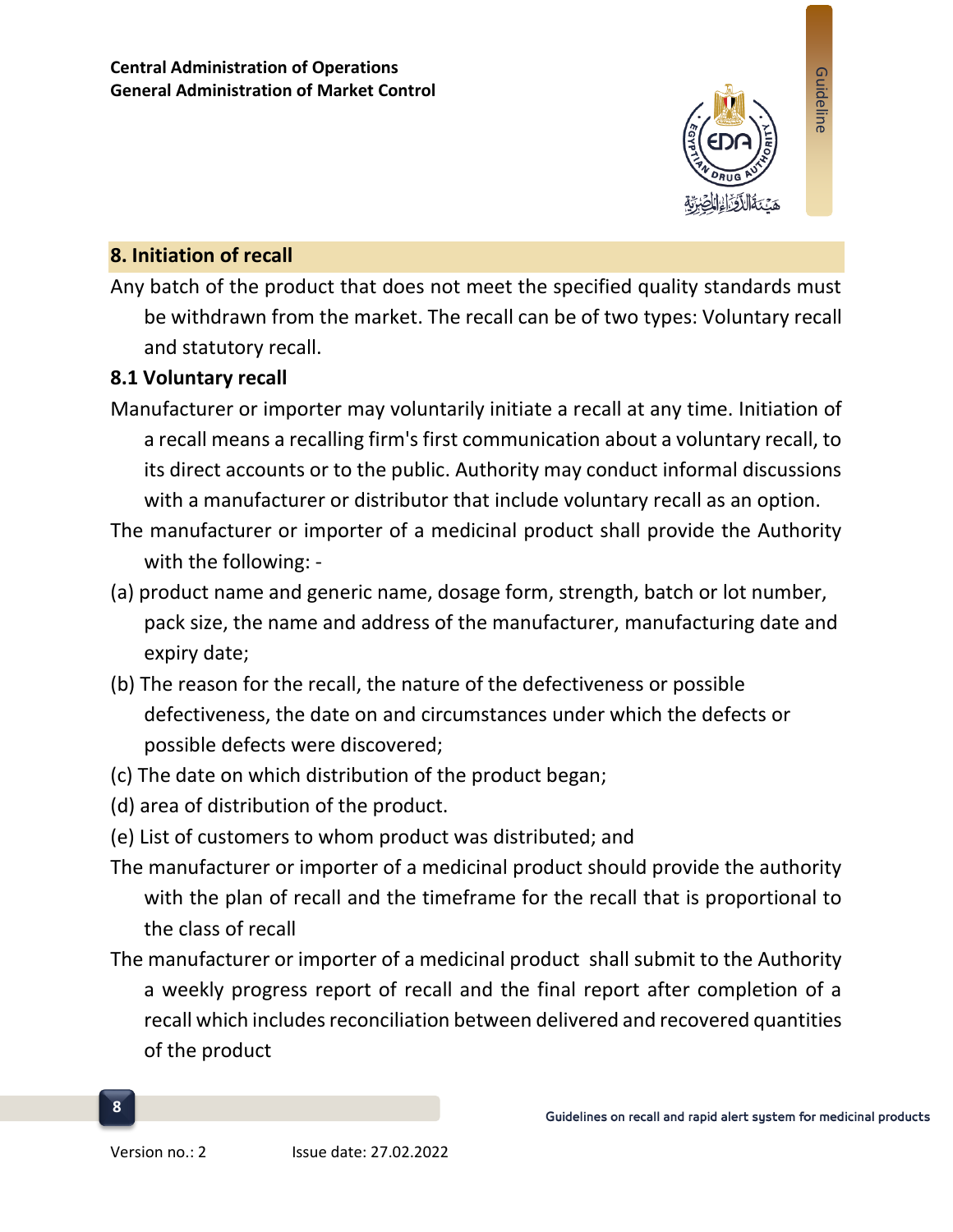

The manufacturer or importer of a medicinal product shall submit to the Authority an investigation report detailing causes of the defect and corrective and preventive actions undertaken.

In case of the manufacturer or importer non-compliance with the plan of recall the authority will mandate statutory recall.

## **8.2 Statutory recall:**

A statutory recall may be initiated in response to a direction or authorization by the drug authority in one or more of the cases as follows:

1. If it is found that the batch or batches do not comply with the regulatory specifications during the post-marketing surveillance study

2. If it is found that the batch is defective during the investigation of the market complaint.

3. During any random conformity and validity investigation if there is a negative quality impact on the lot already analyzed (e.g., potential for contamination, mixing, deterioration, etc.).

4. If there is any unusual observation during the visual inspection of the retention samples which indicates an effect on the quality of the product after investigation.

5. If the post-marketing monitoring reports or the pharmacovigilance reports indicate the presence of serious safety risks associated with the product.

6. To recall the drug product / batch that is in violation of laws such as non-standard quality

7. Withdrawal of prohibited drugs.

8. in case that there are promotional materials that are in violation of the law or there is an error in the internal bulletins

9-Issuance of instructions from international bodies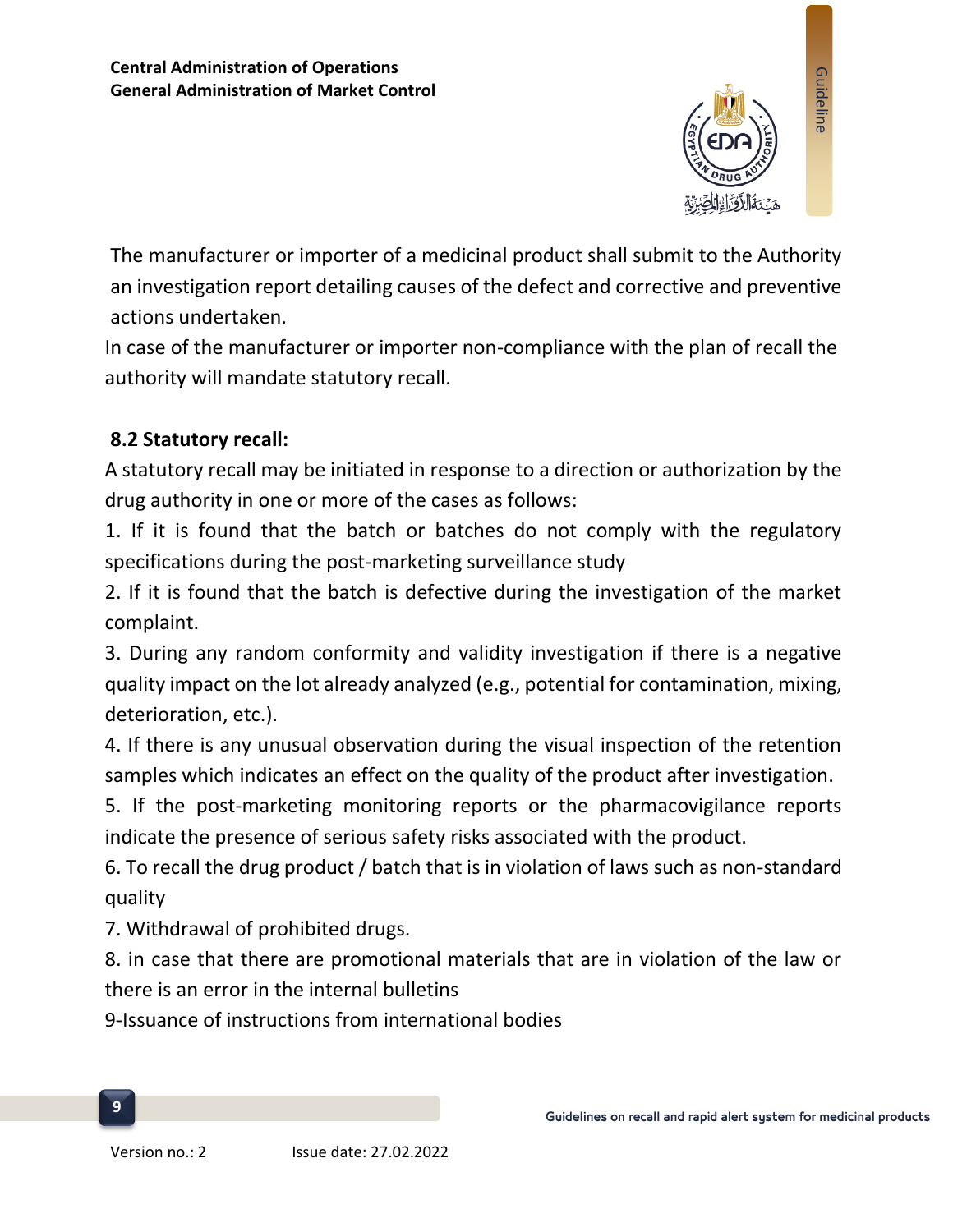

when evaluation of a reported issue concerning a medicinal product indicates that a recall action may be necessary the classification and level of recall action is determined following discussion between the different departments within the EDA and will involve an assessment of the health hazard presented by the product. The level of recall action will generally reflect the safety risk and distribution pattern of the product.

## **8.2.1 Factors affecting the statutory recall**

## **A. Risk assessment**

The risk assessment includes consideration of the following factors:

- $\odot$  The nature, extent and urgency of possible public health risk
- $\odot$  The likelihood of the issue occurring
- $\odot$  The ability of the consumer, healthcare professional or caregiver to discover/identify the issue should it occurs.
- $\odot$  Whether the product complies with the approved specifications.
- $\odot$  The availability of an alternative product, or the risk associated with not providing treatment if an alternative product is not available.
- $\odot$  Risk of not receiving the correct medication.
- $\odot$  Long-term risk as well as immediate risk.
- $\odot$  In the case of suspicion of defective vaccines (cross contamination with a virus), risk of distorting the analysis in national programs against certain viral diseases.

Further professional assessment of the risk from the product should involve discussion with the manufacturer or importer and include consideration of: Any other reports which may be related;

- $\odot$  The distribution of the batch (e.g., restricted to known hospitals, widespread through wholesalers).
- $\odot$  Date of first distribution and last distribution.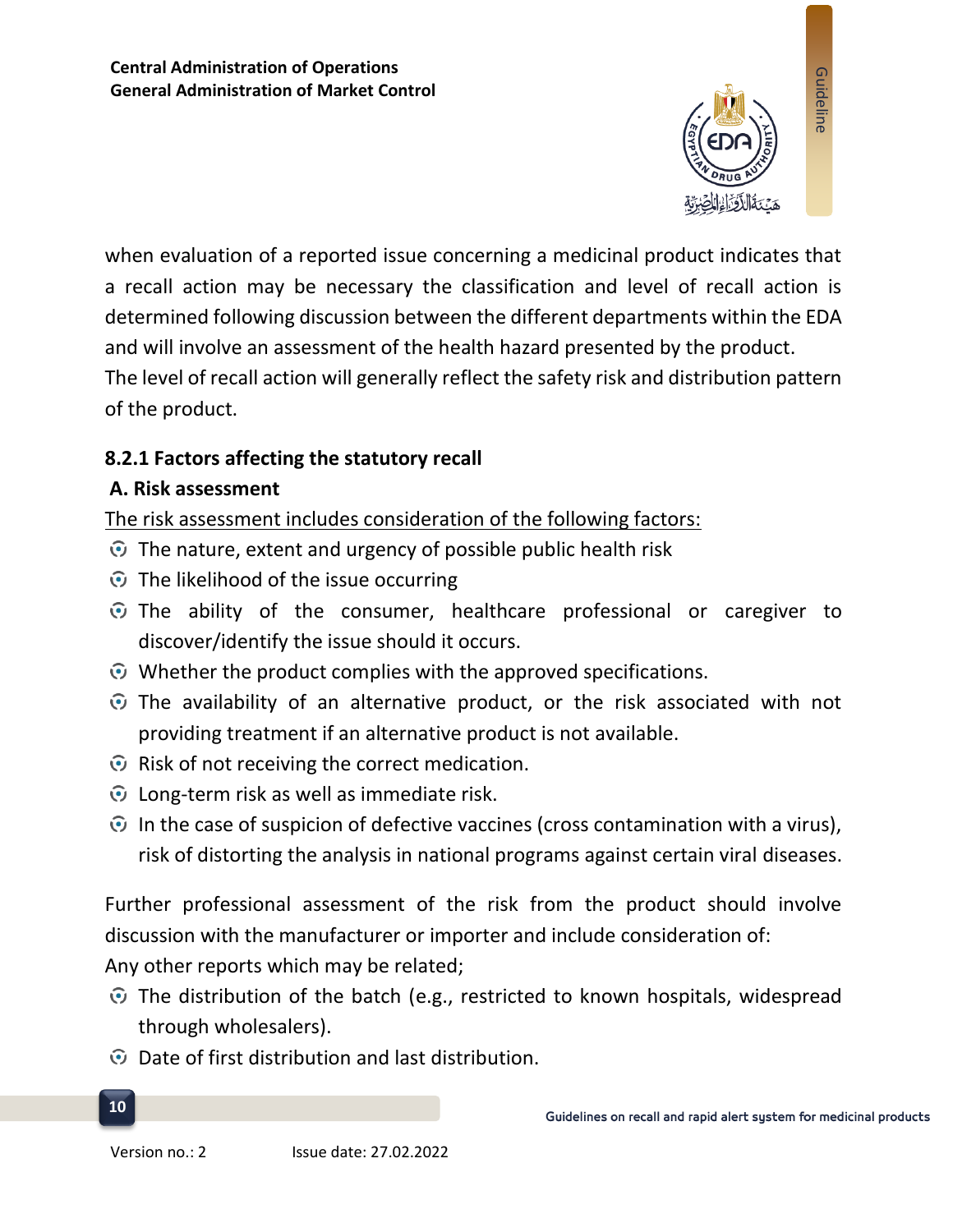

- $\odot$  any remaining stock with the manufacturer or importer.
- $\odot$  Probability that other batches are affected in the same way, and their distribution.
- $\odot$  If a recall is being considered extremely important issues to consider include:
- $\odot$  possibility of an out-of-stock situation.
- $\odot$  availability of alternative products.
- $\odot$  Clinical effect of a disruption in supply.

### **B. On-site inspection**

On routine investigation or upon complaint unusual observation has been detected and thus a recall action is taken in consideration, some points should be stated in the onsite inspection to help in taking the decision of recall action.

The storage condition should be mentioned to exclude incorrect storage as the cause of the suspected defect.

Visual inspection is a must and identify if the defect is visible and a full description of the defect should be described.

it should be stated was the defect identified in a new previously unopened container or had the container previously been used to exclude user errors such as product mix-ups and so other unopened containers of the same batch available could be checked.

If the product is used with a medical device because in some cases the device could be the cause of the incident

Authority should contact the manufacturer or importer for providing an original pack for the suspected product to make a comparison between the original and suspected pack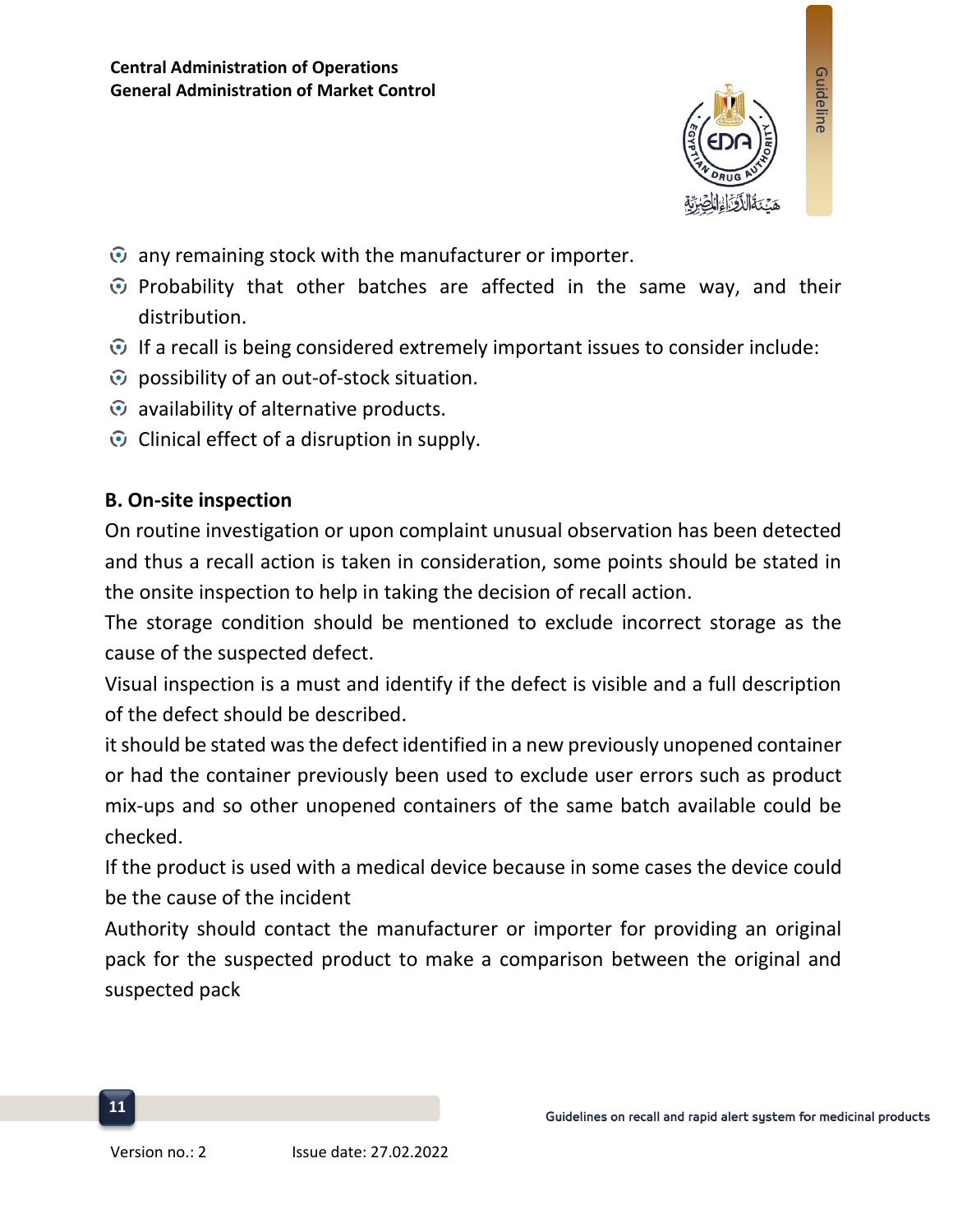

## **C. Previous history.**

Previous report of the manufacturing or importing site should be made included and any comment on general GMP compliance and what related products manufactured or imported.

On-site inspection may be required to assess batch records of the product concerned, plant records and records of other batches or products which could also be affected.

Samples may be taken of the batch concerned, related batches and related starting materials. When considering taking material from the company's retained samples, consideration must be given to the quantity available and all tests which may be required for further investigations.

## **9. Rapid Alert System**

This procedure covers the transmission of information when urgent action is required to protect public or health by means of a rapid alert relating to the recall of medicinal products, which have quality defects or which are falsified, the aim of the Rapid Alert System is to transmit those alerts whose urgency and seriousness cannot permit any delay in transmission.

### **9.1 Criteria for Rapid Alert notification**

The urgency of the removal of defective medicinal products can be classified to: - Class I defects are potentially life threatening. A rapid alert notification must be sent to all contacts of the rapid alert notification list irrespective of whether or not the batch was exported to that country. Transmission of a Class I rapid alert must be within 24 hours, with a maximum of 48 hours of the recall letter issuance. The notification shall be sent stating the severity of the defect, using the fastest mode of communication which may include email, telephone, fax, SMS etc. to the entire supply chain.

EDA can offer guidance to the recalling firm so that the product will be promptly removed or corrected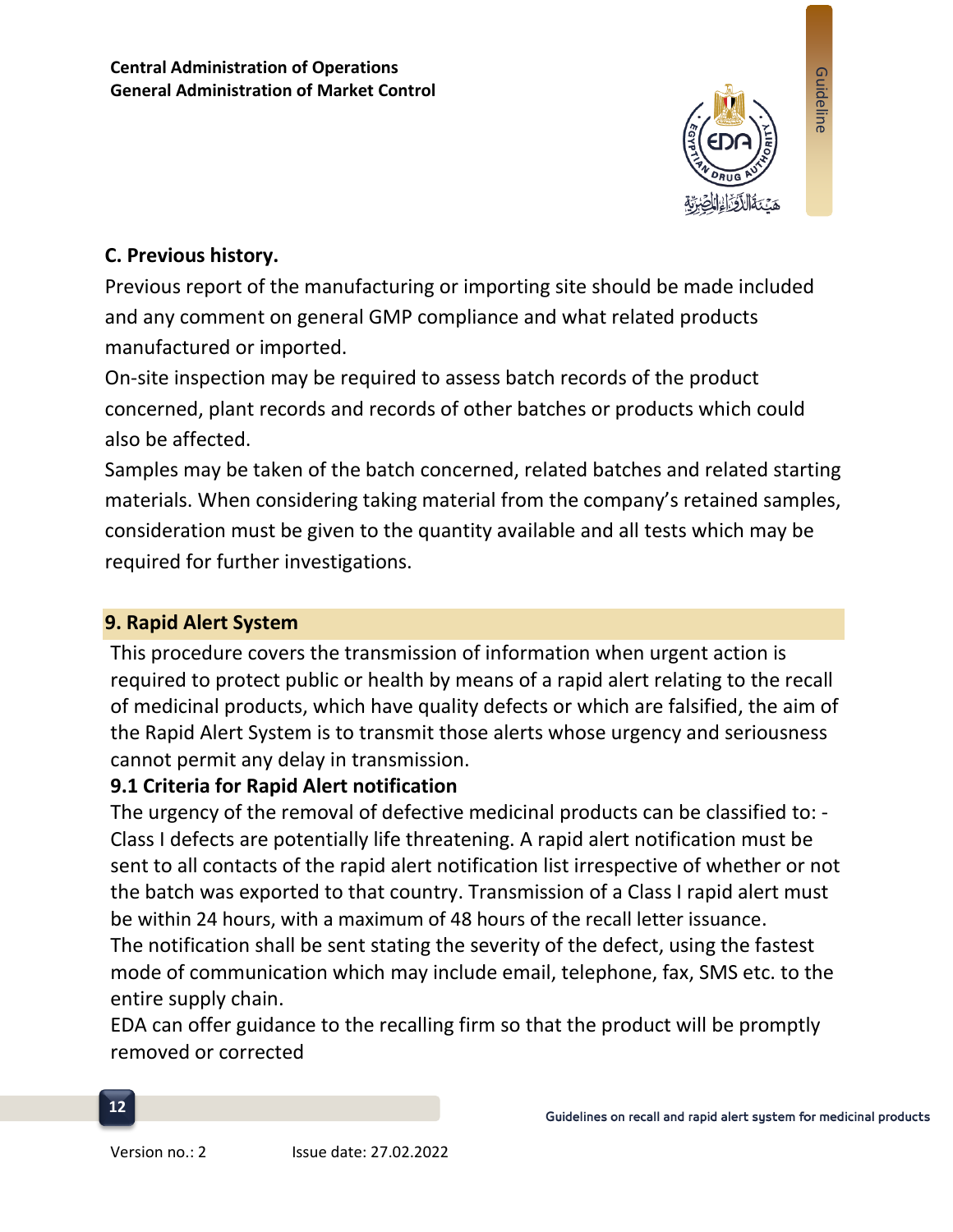

Alert notification can be in multiple forms including press releases, telephone calls, telegrams, telefaxes, mailgrams, or first-class letters.

Alert notification should be brief and to the point; clearly identify the product(s) such as the product name, size, brand name, serial numbers(s), potency, dosage, type, model, and batch number

Alert notification should be sent in the most expeditious manner and commensurate with the hazard of the product being recalled, and, where appropriate, sent with proof of receipt (e.g., by certified mail).

The licensee/representative of licensee where the product is marketed shall inform the concerned regulatory authority where the product batch (es) in question was distributed immediately after the decision of recall has been taken. Further actions on recall will be undertaken according to class of recall.

Class II defects could cause illness or mistreatment, but are not Class I. A rapid alert notification should be sent to all contacts of the rapid alert notification list as it might be difficult to know where a batch has been distributed. If the product distribution is known, the notification should be only sent to the contacts concerned. Whenever feasible, transmission of a Class II rapid alert should be transmitted within 72 hours.

Class III defects May not pose a significant hazard to health, but notification of the entire stakeholders should be done within 5 days of the recall letter issuance. For the counterfeited product that an alert notice letter has been issued a rapid alert notification should be sent to all contacts of the rapid alert notification list within 24 hours, with a maximum of 72 hours of the issuance.

The contact list for rapid alert notifications shall be only used for the transmission of notification falling in the scope of this procedure and the GMP non-compliance procedure; these messages should clearly identify the subject and whether they are for information or action.

All procedures should be documented and maintained up to date.

Contact lists for officials and companies should be maintained up-to-date and should be verified at intervals (e.g., a rolling program of annual checks of company

contacts, possibly as part of GMP inspections).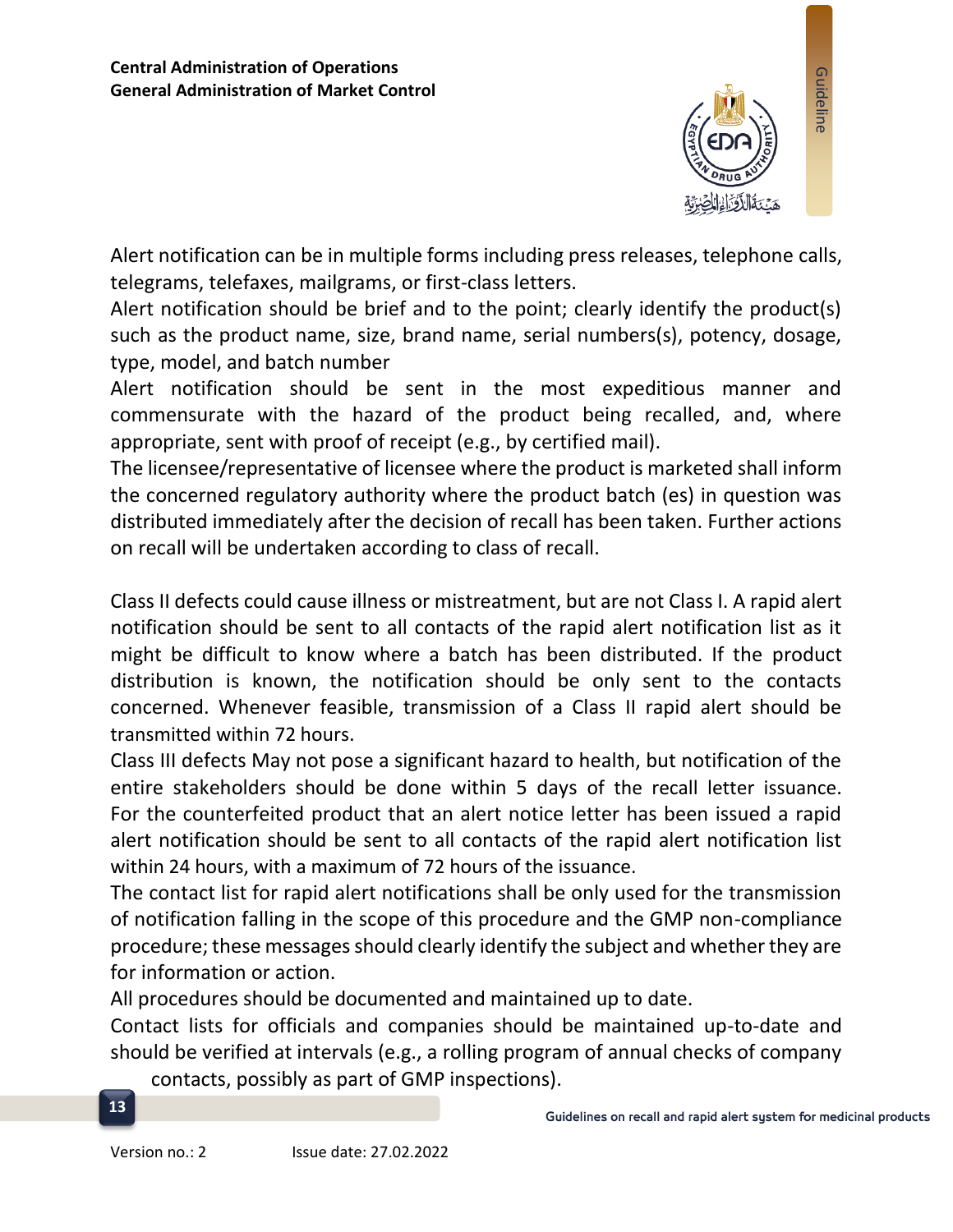

All staff who could be involved in receiving a report of a suspected defective product or handling a Rapid Alert should be trained in the relevant procedures and have access to a copy of the SOPs and report forms wherever they needed.

## **9.2 Criteria for recall letter/rapid alert notice publication**

Upon the issuance of the recall letter or the alert notice letter by the EDA, the publication on the EDA website should be done according to the category of risk involved this is done based on the category of risk involved:

Class I recall: publication is made within 24 hours, with a maximum of 48 hours.

Class II recall: publication is made within 72 hours.

Class III recall: publication is notified within 5 days.

Alert notice letter: publication is made within 24 hours, with a maximum of 72 hours.

#### **9.3. Intervals for efficient recall system**

This is done based on the category of risk involved

Class I recall: the recall process is executed with a maximum of 14 days. Class II recall: the recall process is executed with a maximum of 21 days.

Class III recall: the recall process is executed with a maximum of 30 days.

The EDA reserves the right to determine the maximum time for recall depending on the urgency and health risk involved.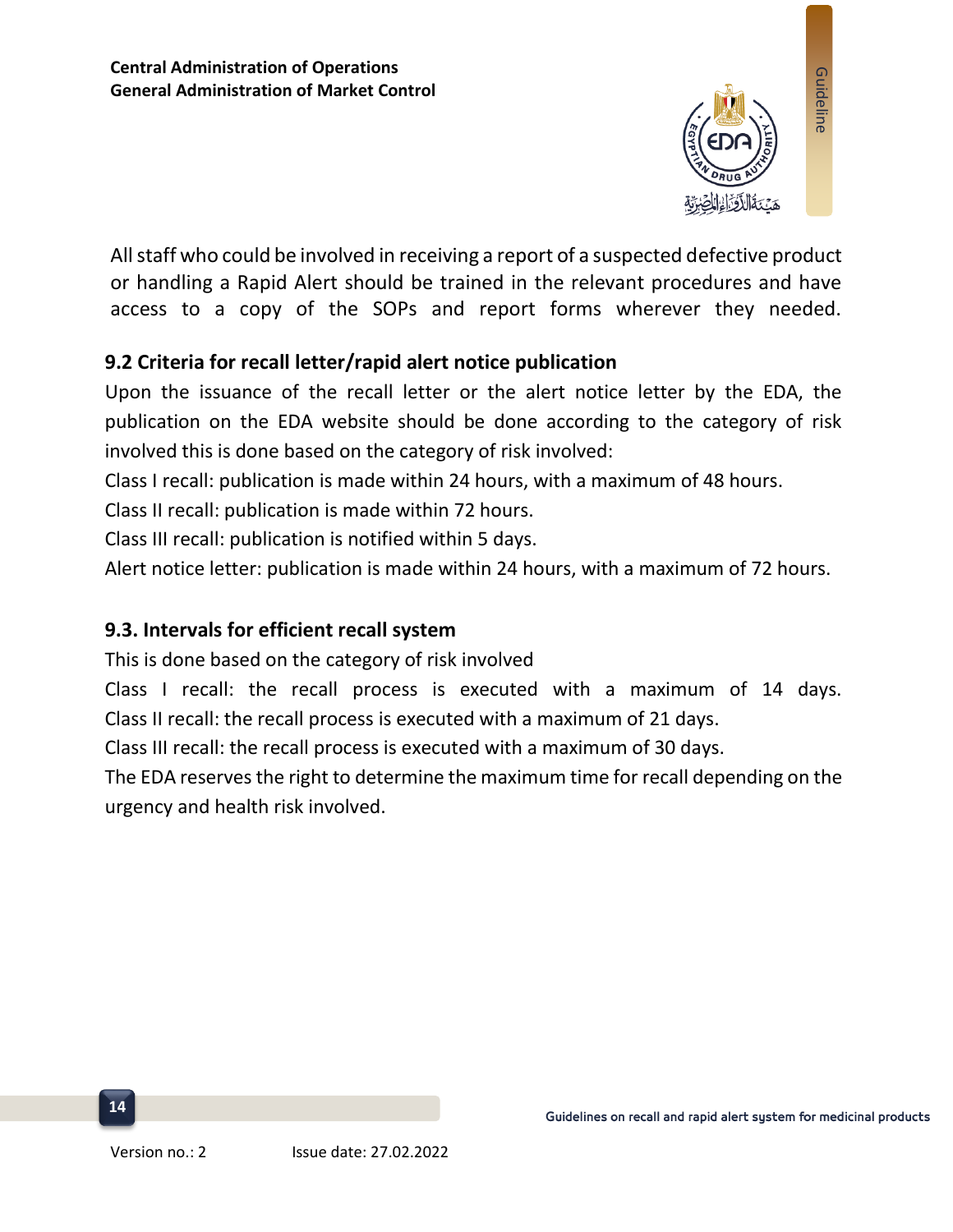

Guideline

#### **10. Implementation of recall**

### **10.1 Stepwise Recall Procedure:**

Once the product / batch or batches to be recalled by the authority have been identified, the company that owns the product or the agent of the product must be informed immediately. The authority will form a committee from the competent departments in order to ascertain the extent of the commitment of all parties to the success of the recall process and review the extent to which the time plan is followed based on the recall category and determine any Weaknesses in the process, whether by communicating with the company that owns the product or the importing agent, as well as distribution companies and public and private pharmacies, and following up on the detailed steps in the recall process. Accordingly, a file is opened by the formed committee specifying all the information related to the process.

The company that owns the product or the agent of the recalled product must inform the Authority of the distribution of the product / batch as soon as it is notified of the recall.

The company that owns the product or the agent of the recalled product must review the information related to the defective product / batch or batches, enter the details in the "Recall Record" and assign a unique recall reference number that represents the serial number of the month and year in which the recall began.

Within 24 hours of the decision taken to retrieve the product / batch or batches, the company that owns the product or the agent of the product that has been recalled or the head of quality in charge must inform the distribution company or the store by the fastest communication method which may include email, phone, fax, SMS etc. To stop the further distribution of the preparation and to reserve the quantities they have, depending on the severity of the defect that must be mentioned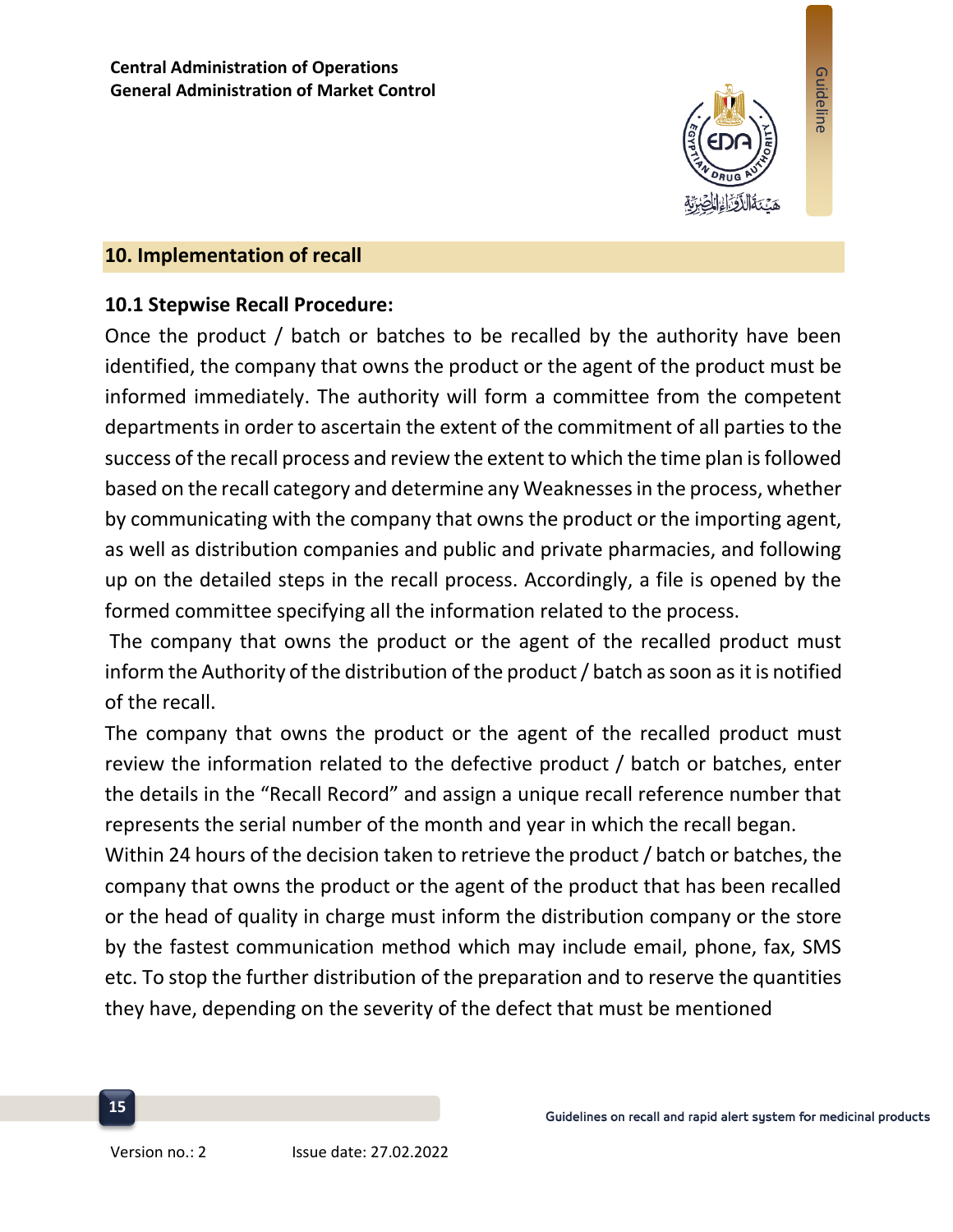

The Product/Batch withdrawal notice sent by the company that owns the product, the agent for the recalled product, or the responsible head of quality to the distributor.

After completing these steps, the company that owns the product must provide the Authority with copies of the notice of product withdrawal explaining the seriousness of the defect and warning of the reservation of quantities at the distributors and the withdrawal of the product from the market for each of the distributors indicated in the distribution statement.

The Distributor shall immediately check the distribution history to identify the customers and warehouses in which the respective product/runs have been distributed and send copies of the recall notice to them for further necessary action. The head of the main store or the head of the sales sector must ensure that the circulation of the product has been stopped by reviewing the register and at the same time keeping the available stock.

All branches must send Return Notes with merchandise (if any) to the main store. All returned stocks must be sent to storage warehouses.

The head of the main store or the head of the sales sector ensure that he sends a periodic report to the owner of the product or the agent for the product with the stock available to them and the returns received from the branches.

Head of Main Store or Head of Sales segment should reconcile the stocks of recalled materials against the total quantity of materials received and fill in "Product Summary Report / Batch Recall".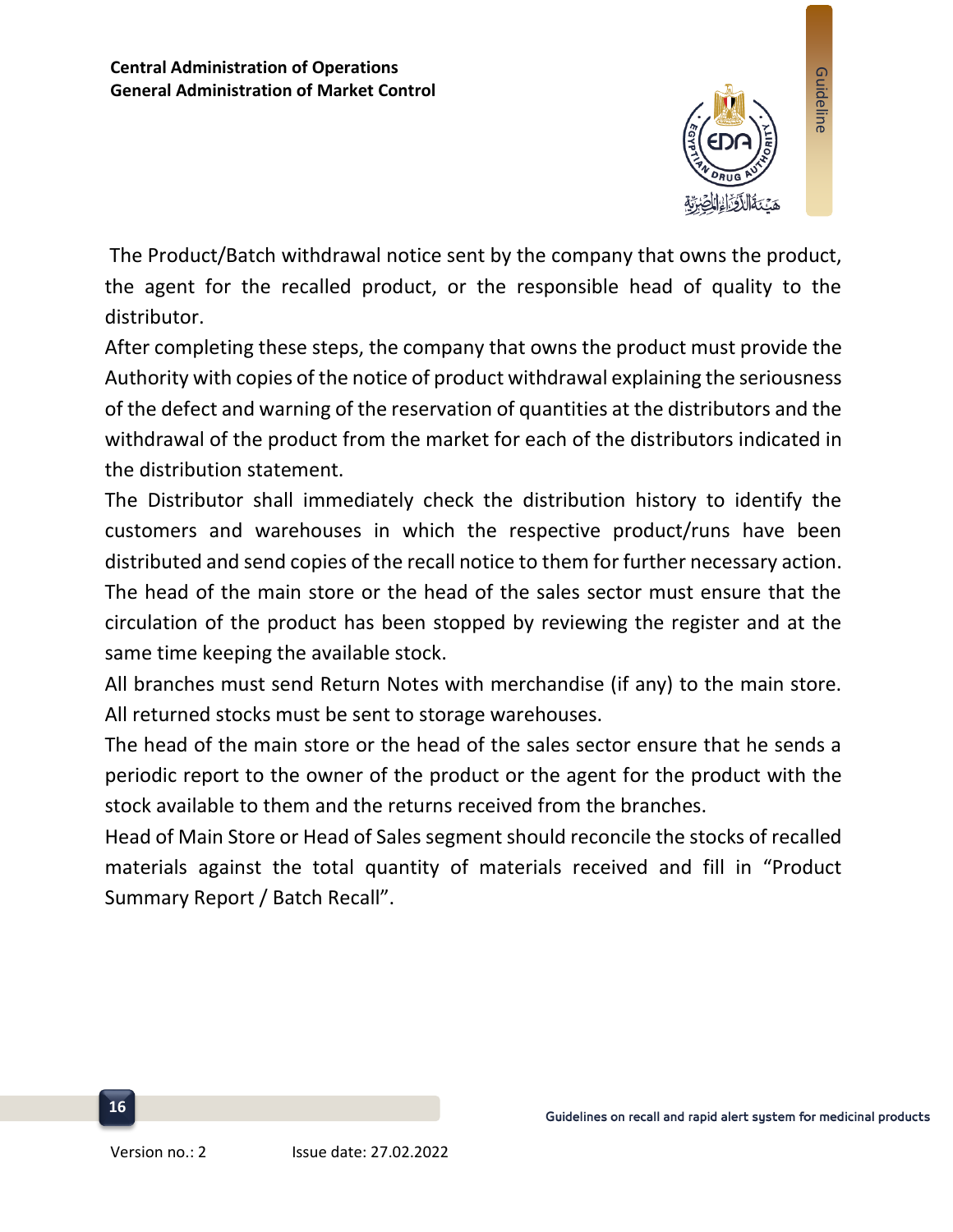

The copy is sent to the owner of the product or the agent for the product with the stock they have, and the returns received from the branches for review, taking the necessary action and preparing for receiving the recalled quantities. The copy is sent to the competent department of the Egyptian Drug Authority based on the nature of the recalled product in the quantities to be returned to the companies that own the product or the agent of the product, the receipt of the owner of the product or the agent of the returns is monitored.

The recall of the product / lot depending on the recall category must be completed within the specified time.

#### **11. Review phase**

#### **11.1 Follow-up procedures for products returned by the drug authority**

The inspectors of the EDA make an inventory of all quantities returned from the distribution companies to the company that owns the product.

An inventory is made of all the quantities in the stores of the company that owns the product, and it is matched with the quantities returned from the distribution companies.

The stock of returned products must be placed under 'quarantine' and stored separately under lock and key in a secure area until a decision is made by EDA inspectors

A final report is made by the drug authority explaining all the observations on the recall process, identifying strengths and weaknesses, and determining any corrective measures for the process, if any.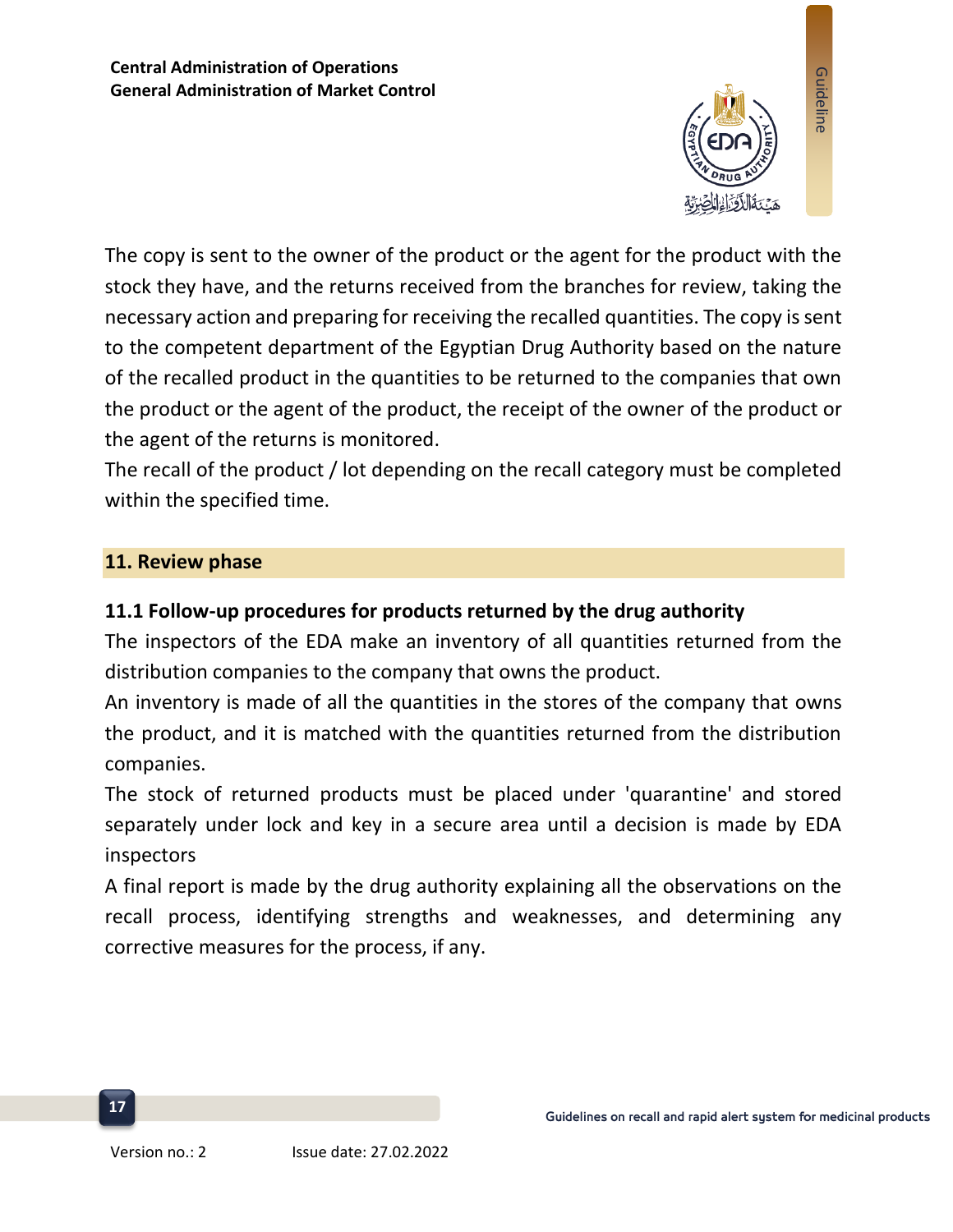

There are factors that help in evaluating the recall as 1-The date of production of the batch and the time period from its production until the publication of the publication 2- Likewise, the recalled product or batch is specific to the local market or hospitals 3- Product consumption rate 4- Quantities in the possession of the owner of the product or agent and in distribution companies and warehouses, as well as the quantities that were distributed to pharmacies when the recall publication was issued Summoning class and summoning level.

A date must be set for the destruction of all the quantities recalled by the owner of the product or the importer, no later than three months from the date of issuance of the recall letter or the voluntary recall request, unless a justification is submitted to the authority and been approved.

## **11.2 Follow-up procedures for the returned products by the owner of the product 11.2.1 In case of class II**

The follow-up procedure consists of checking the effectiveness of the recall, investigating the cause of the recall and remedial actions taken to prevent recurrence of the defect.

The Licensee / Licensee's Representative / Head of Quality Assurance shall monitor the recall of the product / lot to determine whether the recall is proceeding satisfactorily.

The stock of returned products must be placed under 'quarantine' and stored separately under lock and key in a secure area until a further decision is made.

Where required, the Head of Quality Assurance at the manufacturing site must perform a physical examination of the recalled merchandise and collect samples of the returned merchandise for investigation to determine the root cause of a product quality defect.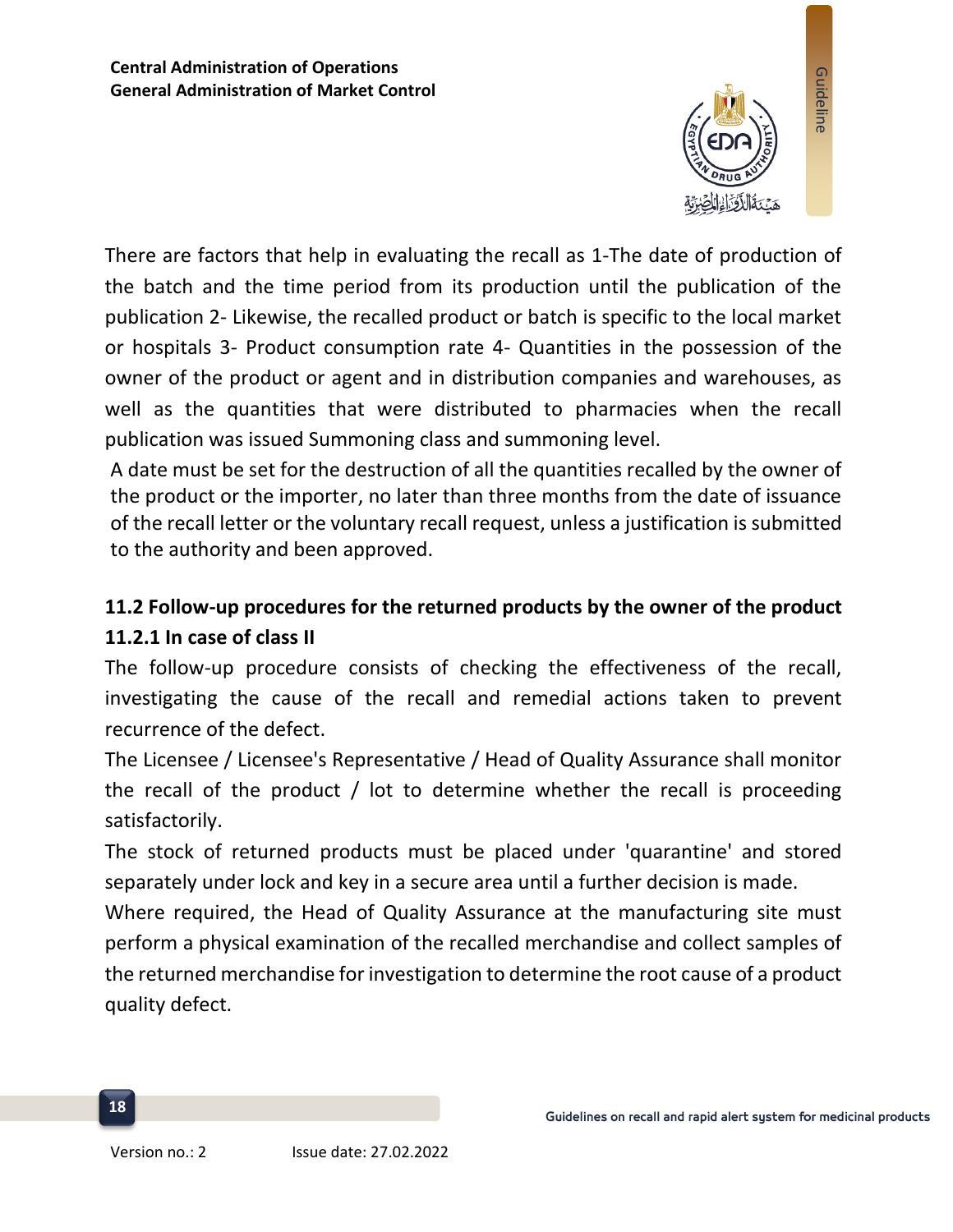

Investigation of recovered lot(s) shall be conducted in accordance with Licensee's SOP, "Investigation of Non-Conformity" to identify the root cause of failure and initiate corrective and preventive actions Impact assessment shall be conducted on other runs of the product concerned and extended to runs of other product(s) , where applicable.

If the reason for recall proves to be a quality issue associated with any of the raw materials used, then traceability of that material in all products/runs must be determined through records to identify the batches/products in which the specified materials were used.

## **11.2.2 In the case of first class I recall.**

Monitor relevant data, i.e., material, plant and lot number in each of them Determine traceability of raw materials in different formulations and their functions. List all raw materials with batch numbers and quantities used in those batches. List all products with batch numbers and related quantities used in those batches. Calculate the total quantity by adding up the individual quantities used in different products/batches.

Monitor the movement of materials to get a complete stock overview for that particular material in the factory and extract information about the total quantity received and the stock quantity.

The balance, if any, should be checked against the actual physical stock available. A plan must be made to make a random drawing based on this data to verify the effectiveness and safety of products or processes.

The decision to withdraw any affected batches, if necessary, should be made after evaluating the quality of the product.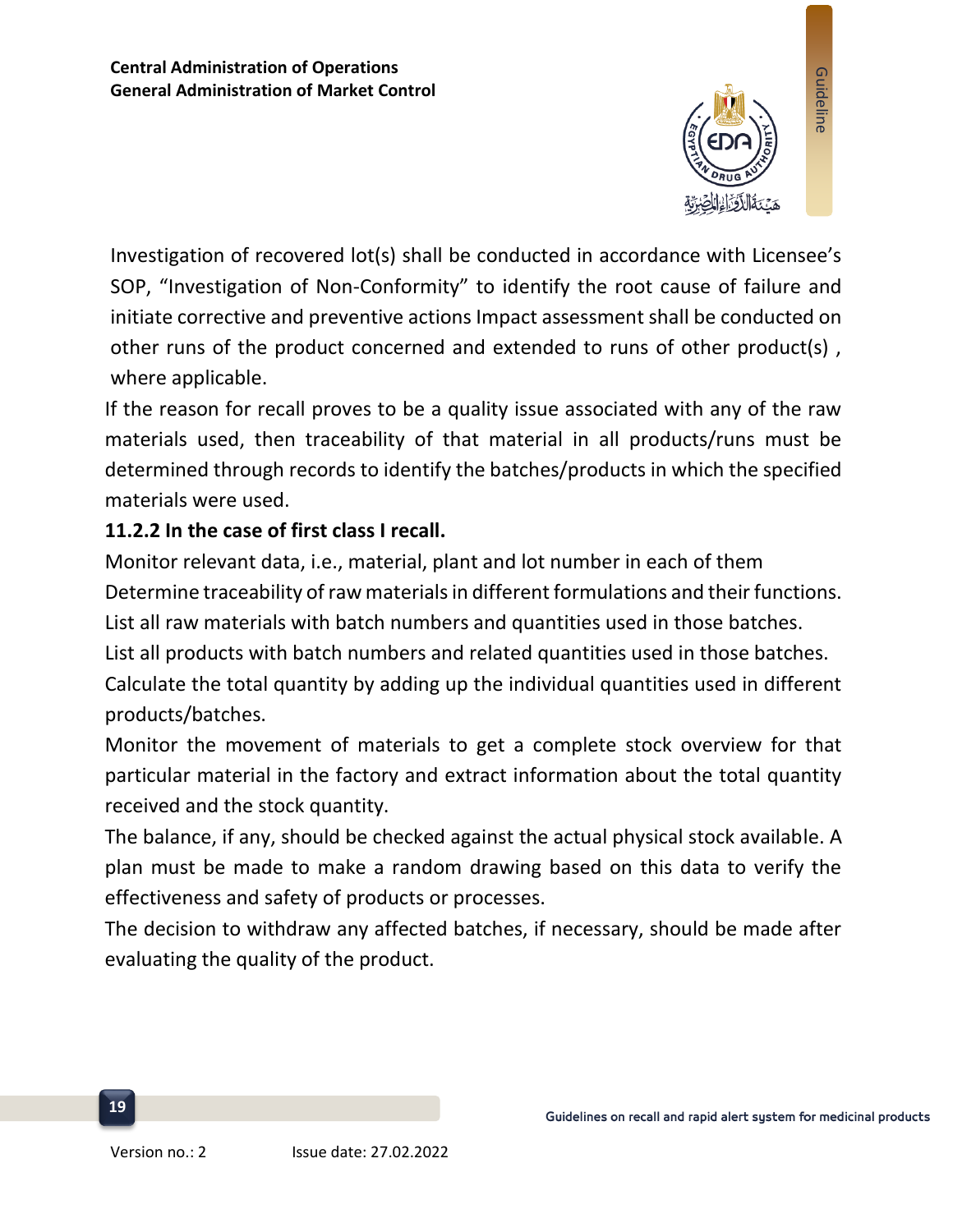

Based on the results of the investigation, the Head of Quality Assurance / authorized representative shall instruct the distributor / marketing company in order to appropriately dispose of the batch(s) of returned merchandise in accordance with the regulations.

## **12. Appeals:**

the licensee or manufacturers has the right to submit technical appeal directly to the head of CA of operation accompanied with all technical justifications within fourteen days of the recall issuance.

these appeals then directed to the relevant decision to investigate and prepare a detailed report about the issue in question, accompanied with all related documents to be viewed by the head of CA of operation for final decision.

Unsatisfied applicants may only resort to Grievance committee, all other appeals shall be deemed as previously resolved, except for those admitted accompanied by new technical documents.

Grievance shall be submitted not later than sixty days from the date of the recall issuance, which will be submitted to the Grievance committee.

a ruling on the grievance shall be rendered within sixty days from the grievance submission.